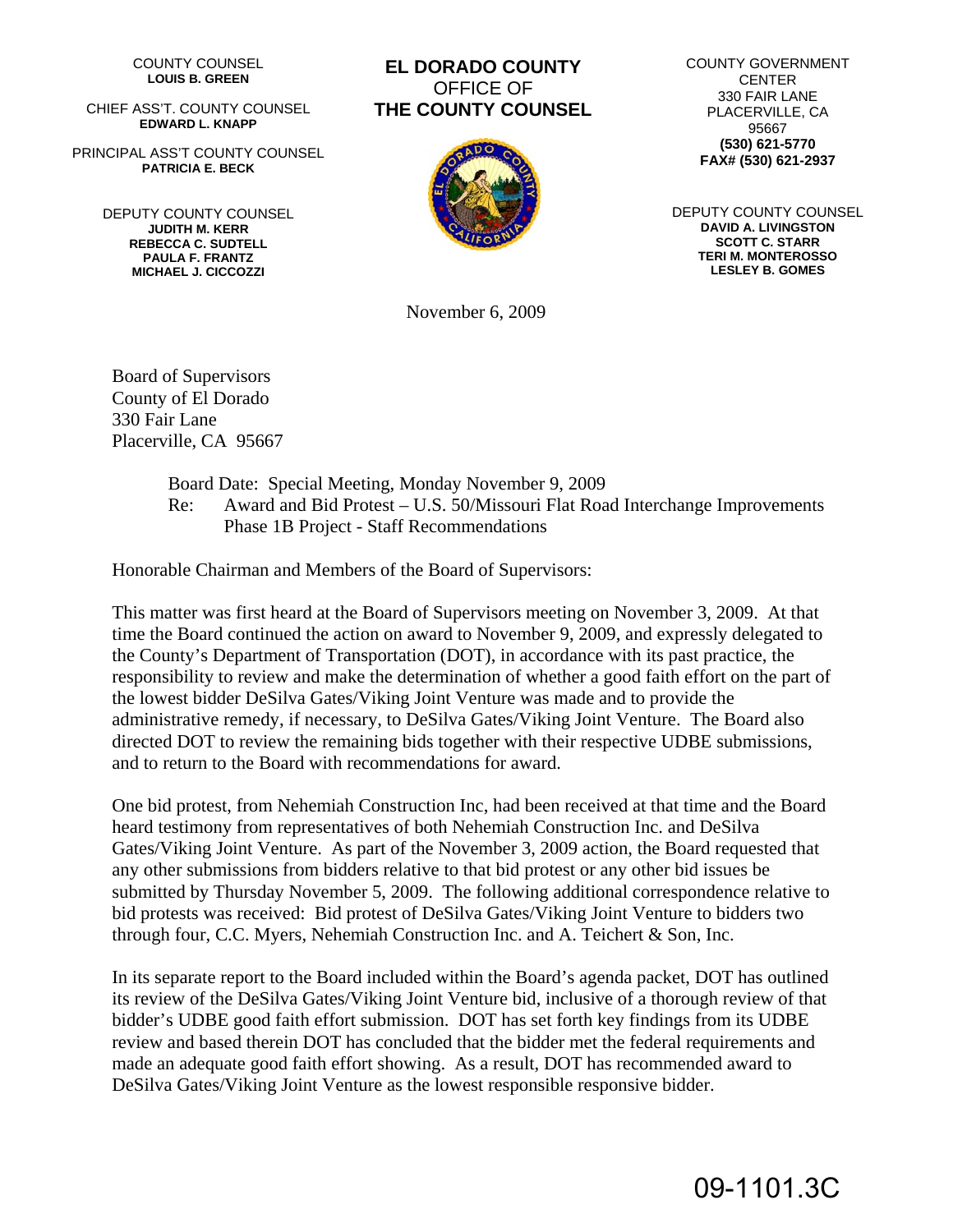Prior to making a determination for award, the Board should now hear any further testimony on the bid protest submitted by Nehemiah Construction Inc. Set forth below is a summary on the federal requirements that staff applied in its review of the good faith efforts of DeSilva Gates/Viking Joint Venture's bid for the Board's consideration of the UDBE issues raised by the protest by Nehemiah Construction Inc.

## **I. Summary of the Federal Requirements for UDBE Good Faith Efforts.**

The County is required, as a participant for Federal Highway Administration funds, to administer a Disadvantaged Business Enterprise ("DBE") program. A DBE is a for-profit small business concern that is at least 51 percent owned and controlled by one or more socially and economically disadvantaged individuals. [49 C.F.R. 26.5] An Underutilized Disadvantaged Business Enterprise (UDBE) is a firm meeting the definition of a DBE as specified in 49 Code of Federal Regulations and is one of the following groups: African American, Asian-Pacific American, Native American, or women. [LAPM @9-9] As required by federal law, Caltrans establishes a statewide overall DBE goal and includes the level of DBE participation that local agencies could contribute to. Local agencies use the UDBE contract goals only on those federally-assisted contracts that have subcontracting, supplier or trucking opportunities. Here the goal for participation for UDBE for this contract was set at 7.3 percent.

When a local agency sets forth a UDBE contract goal for a U.S. Department of Transportationassisted contract, the bidder must, in order to be responsive, make good faith efforts to meet the goal. Those good faith efforts may be met in one of two ways: (1) The bidder can meet the goal and document commitments of participation of the UDBE firms sufficient to meet the goal; **or**  (2) The bidder can document adequate good faith efforts. [49 C.F.R. 26.53]

In any situation in which a contract goal has been established, the use of good faith efforts must be allowed by the local agency. Title 49 Code of Federal Regulations, part 26 specifically prohibits U.S. DOT financial recipients from ignoring bona fide good faith efforts. [49 C.F.R. 26.53 appendix A, III]

Determining the sufficiency of a bidder's good faith efforts is a **judgment call by the local agency**. The statutory scheme requires that we make a fair and reasonable judgment whether a bidder that did not meet the goal made adequate good faith efforts. To do so, we consider the "quality, quantity, and intensity of the different kinds of efforts" that the bidder made. [49 C.F.R. part 26, appendix A, II] While "mere pro forma efforts" are not alone sufficient, meeting "quantitative formulas" is not required and in fact would not meet the requirements of Appendix A of the regulations. The legislative history pertaining to the regulations [64 Fed. Reg. 5114 (1999)] contains the following guidance for the local agency in exercising their judgment:

Certainly a one-size-fits-all checklist is neither desirable nor possible. What constitutes a showing of adequate good faith efforts in a particular procurement is an intrinsically fact-specific judgment that recipients must make. Circumstances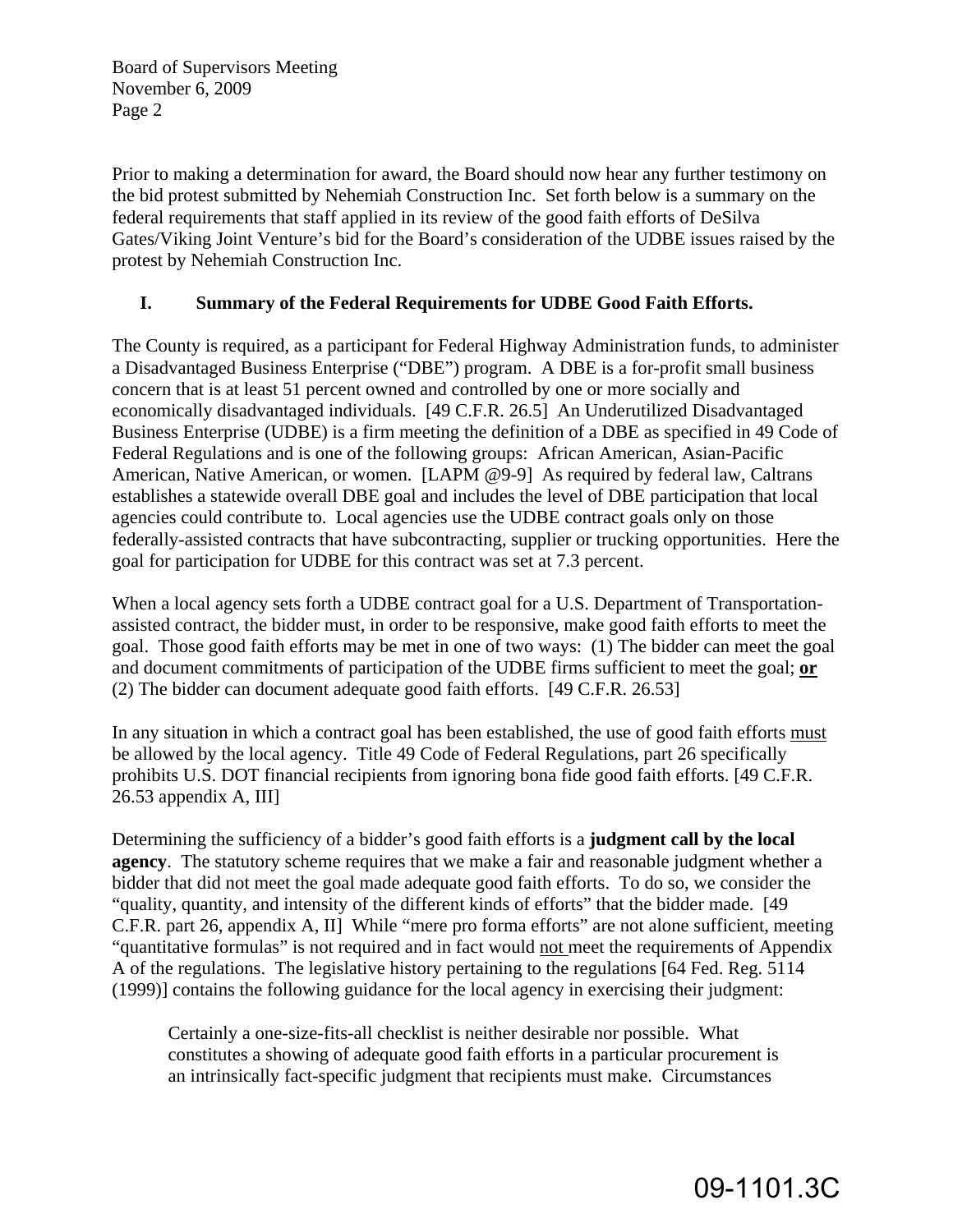> of procurements vary widely, and good faith effort determinations must fit each individual situation as closely as possible.

The salient inquiry is whether the bidder showed that it took all necessary and reasonable steps to achieve a DBE goal which, by their scope, intensity, and appropriateness to the objective, could reasonably be expected to obtain sufficient DBE participation, even if they were not fully successful. In evaluating the effort, the County may consider the following factors, but it is important to note that the federal regulations provide that this list is neither all–inclusive nor mandatory. 49 Code of Federal Regulations part 26, appendix A, section IV specifically states at the outset: "The following is a list of types of actions you should consider as part of the bidder's good faith efforts to obtain DBE participation. *It is not intended to be a mandatory checklist, nor is it intended to be exclusive or exhaustive. Other factors or types of efforts may be relevant in appropriate cases" (*emphasis added). [49 C.F.R. 26.53, appendix A, I, IV] Factors to be considered include:

- o Did the bidder sufficiently solicit, through reasonable and available means, the interest of all certified DBEs who can perform the work?
- o Did the bidder select appropriate portions of work to be performed by DBEs in order to increase the likelihood that DBE goals will be achieved? Did the bidder make sufficient work available to DBEs?
- o Did the bidder provide interested DBEs with adequate information about the project in a timely manner to assist interested DBEs in responding to the solicitation?
- o Did the bidder make efforts to assist interested DBEs in obtaining bonding, lines of credit, or insurance? Did the bidder make efforts to assist interested DBEs in obtaining necessary equipment, supplies, materials, or related assistance or services?
- o Did the bidder negotiate in good faith with interested DBEs and, to the extent agreement could not be reached, did the bidder provide evidence why? If the bidder rejected a DBE based on price, was the bidder's decision reasonable (i.e., was the price difference "excessive or unreasonable")? If the bidder rejected a DBE as being unqualified, did it have sound reasons for doing so?

Other factors the County may consider in evaluating good faith efforts include the following:

- o The performance of other bidders in meeting the contract goal.
- o The bidder's history of UDBE compliance on other projects [see U.S.DOT Official Questions and Answers DBE Program Regulations ].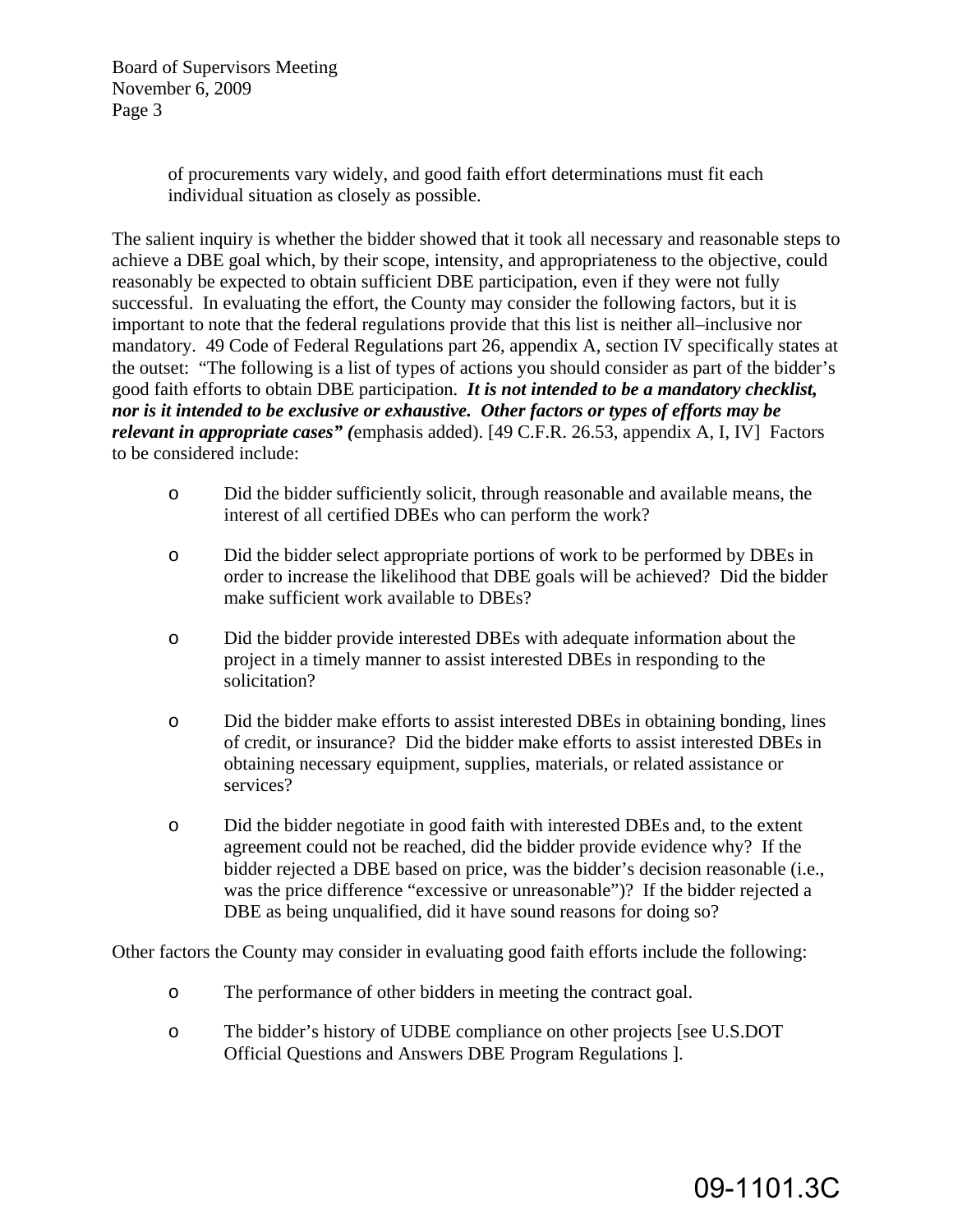### **II. Consideration of Nehemiah Construction Inc. Bid Protest**

Nehemiah Construction Inc.'s protest is not sustainable. The crux of Nehemiah's allegations is that the County must deem the lowest bidder unresponsive for failing to show a good faith effort in attaining the UDBE goals in that: (i) the bidder was non-responsive since it did not meet the goal; and (ii) the bidder was non-responsive because their effort was mere pro forma as evidenced by the fact that Nehemiah allegedly met the goal and the lowest bidder did not.

In accordance with federal regulations, bidders were required to show adequate good faith efforts to meet the goal which could be shown by either meeting the goal and adequately documenting the commitments, or documenting a good faith effort showing by providing certain specified information to the County. Bidders were not required solely to meet the goal nor could they be as that would result in a violation of federal law. 49 Code of Federal Regulations part 26, appendix A to subpart 25, section III, clearly provides as follows: "The Department also strongly cautions you against requiring that a bidder meet a contract goal (i.e. obtain a specified amount of DBE participation) in order to be awarded a contract, even though the bidder makes an adequate good faith efforts showing. This rule specifically prohibits you from ignoring bona fide good faith efforts." Here, Nehemiah's bid protest would require the County to read its response to bidders in a way that violated federal law.

Further, the plain meaning of the response to bidder reflects that it may not be read in the fashion suggested. The response to bidders was to a question on the Notice to Bidders, not the Specifications, and clarified that forms for UDBE commitments had changed from previous County projects. Specification 2-1.04 entitled Disadvantaged Business Enterprise provided the bidder with two and one-half pages of instructions on UDBE compliance requirements, forms to be used, and so on and clearly stated: "Meet the UDBE goal as shown in the Notice to Bidders *or demonstrate that you made adequate good faith efforts to meet the goal.*" (emphasis added) That specification was not the subject of the response to bidders, and was not changed or modified by it.

The second allegation of the bid protest centers on other bidders' UDBE showing. Nehemiah suggests that because they allegedly met the goal, and the low bidder and the second low bidder show substantially less participation, that it must only be a "pro forma" effort. However, other higher bidders UDBE participation were lower as well. Seven of the nine bidders turned in UDBE commitments – only two bidders allegedly met or exceeded the goal on the face of the commitment. The remaining five bidders UDBE participation ranged from 0.7 percent to 2.6 percent, or an average of 1.23 percent. Copies of the full breakdown of bidders participation is attached to the DOT report. Of the two bidders who were higher, DOT found in a spot check of the UDBE trucking bids, inclusive of West Coast Water and Truck, that trucking is, in all probability, substantially over-stated in each of these two bids and that, in turn, over-inflated the UDBE commitment percentage of these two bidders.

In addition, based upon the findings made by DOT in its thorough review of all of the documentation of DeSilva Gates/Viking Joint Venture, as well as documentation turned in by